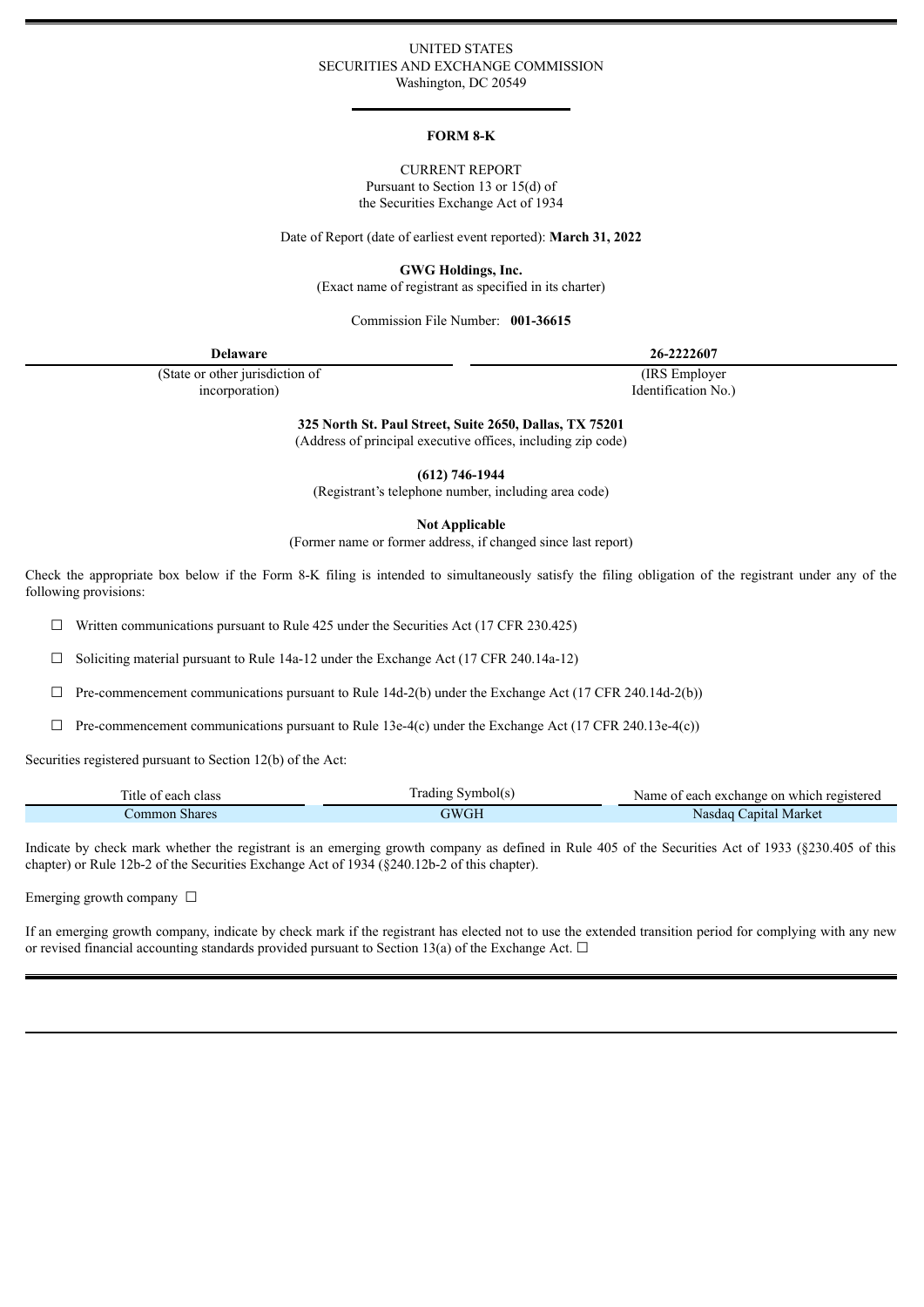### **Item 1.01 Entry into a Material Definitive Agreement**

On March 31, 2022, GWG DLP Funding VI, LLC ("DLP VI"), a wholly owned subsidiary of GWG Holdings, Inc. (the "Company"), and National Founders LP ("National Founders"), entered into a Waiver and Amendment to Credit Agreement (the "Amendment") to DLP VI's existing Credit Agreement, dated as of August 11, 2021, between DLP VI, as borrower, and National Founders, as sole lender and administrative agent (the "DLP VI Credit Agreement"). The Amendment waived an event of default under the DLP VI Credit Agreement that had resulted due to insufficient funds in a reserve account established under the DLP VI Credit Agreement. The Amendment also provided for an additional advance by National Founders of \$4.0 million, of which \$1.0 million was used by DLP VI to pay an amendment fee to National Founders.

The Amendment also provides that a prepayment premium will be due and payable under the DLP VI Credit Agreement upon an acceleration of the loans thereunder, but the provision providing for such prepayment premium will not become effective unless National Founders or one of its affiliates makes an initial loan of at least \$10.0 million under a debor-in-possession credit agreement with the Company and/or its subsidiary, GWG Life, LLC, and such provision will cease to be effective if a final order of an applicable bankruptcy court approving such debtor-in-possession facility is not entered due to National Founders or such affiliate being unable or unwilling to perform under such debtor-in-possession facility.

The foregoing description of the Amendment is qualified in its entirety by the terms of the Amendment, a copy of which is filed as Exhibit 10.1 to this Current Report on Form 8-K and is incorporated herein by reference.

### Item 3.01 Notice of Delisting or Failure to Satisfy a Continued Listing Rule or Standard; Transfer of Listing

On April 4, 2022, the Company received a letter (the "Letter") from the Listing Qualifications Department of the Nasdaq Stock Market ("Nasdaq") notifying the Company that it was not in compliance with requirements of Nasdaq Listing Rule 5250(c)(1) as a result of not having timely filed its Annual Report on Form 10-K for the fiscal year ended December 31, 2021 (the "Form 10-K").

The Letter has no immediate effect on the listing or trading of the Company's common stock on the Nasdaq Capital Market. The Letter states that the Company is required to submit a plan to regain compliance with Rule  $5250(c)(1)$  within 60 calendar days from the date of the Letter. If the plan is accepted by Nasdaq, then Nasdaq can grant the Company up to 180 calendar days from the due date of the Form 10-K to regain compliance.

On April 6, 2021, the Company issued a press release announcing its receipt of the Letter. A copy of the press release is attached as Exhibit 99.1 to this Current Report on Form 8-K and is incorporated herein by reference.

#### **Item 9.01 Financial Statements and Exhibits**

#### (d) Exhibits

| <b>Exhibit No.</b> | <b>Description</b>                                                                                                          |
|--------------------|-----------------------------------------------------------------------------------------------------------------------------|
| 10.1 <sup>†</sup>  | Wavier and Amendment to Credit Agreement, dated as of March 31, 2022, between GWG DLP Funding VI, LLC and National Founders |
|                    |                                                                                                                             |
| 99.1               | Press Release issued April 6, 2022                                                                                          |
| 104                | Cover Page Interactive Data File (embedded within the Inline XBRL document)                                                 |

† Certain confidential information has been excluded from this exhibit.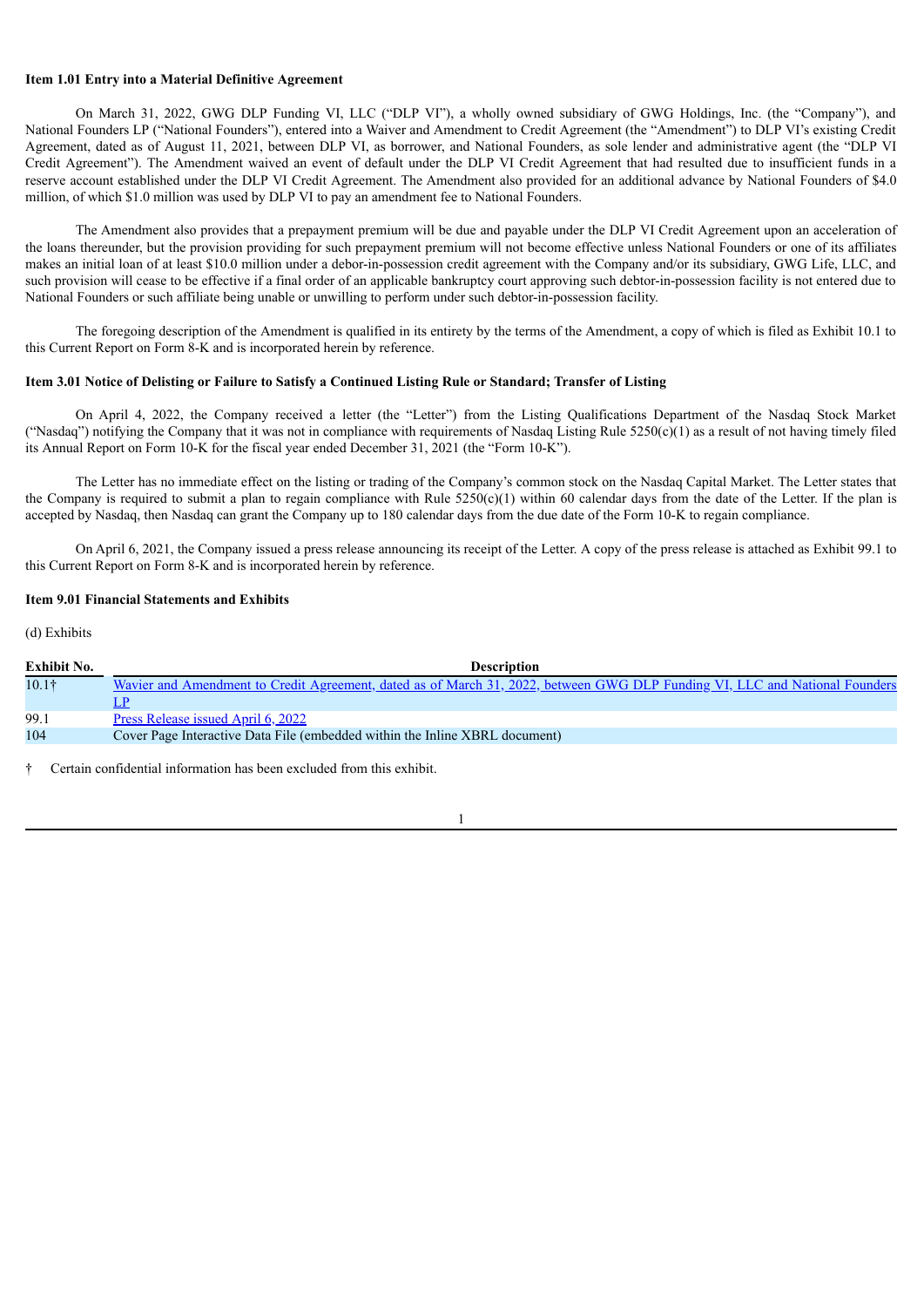# **SIGNATURES**

Pursuant to the requirements of the Securities Exchange Act of 1934, as amended, the Registrant has duly caused this report to be signed on its behalf by the undersigned hereunto duly authorized.

**GWG HOLDINGS, INC.**

Date: April 6, 2022 By: /s/ Timothy L. Evans Name: Timothy L. Evans Title: Chief Financial Officer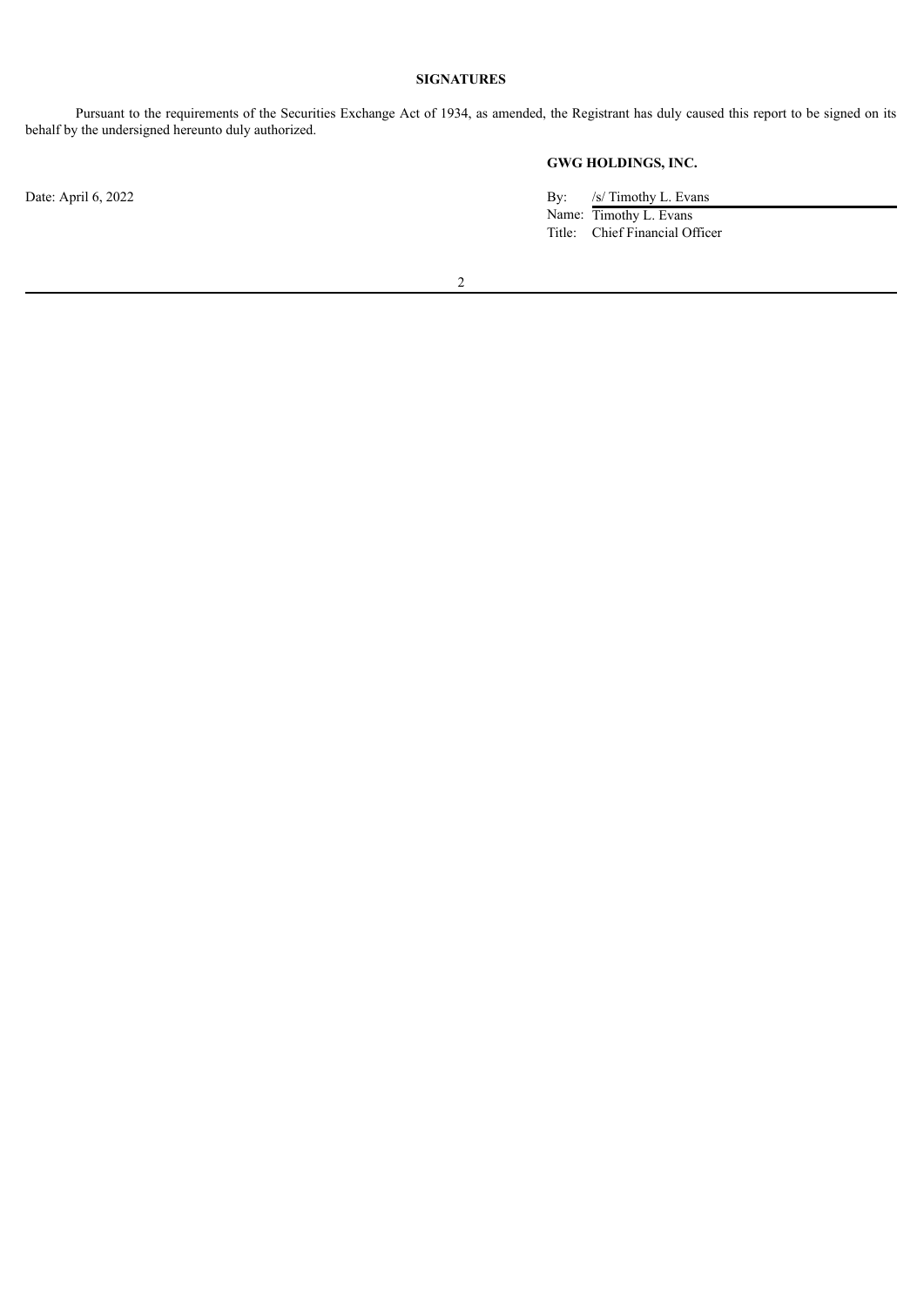# **EXECUTION VERSION**

<span id="page-3-0"></span>Certain identified information has been excluded from this exhibit because it is both not material and is the type of information that the registrant **treats as private or confidential. The omitted information is marked with "[\*]".**

## **WAIVER AND AMENDMENT TO CREDIT AGREEMENT**

This Waiver and Amendment to Credit Agreement, dated and effective as of March 31, 2022 (this "Amendment"), is between GWG DLP Funding VI, LLC, a Delaware limited liability company (the "Borrower"), and National Founders LP, a Delaware limited partnership ("National Founders"), in its individual capacity as the sole Lender (as defined below) under the Credit Agreement referenced below and in its capacity as the administrative agent under the Credit Agreement (in such latter capacity, the "Administrative Agent").

WHEREAS, the Borrower is the borrower under that certain credit agreement, dated as of August 11, 2021 (such credit agreement, as in effect immediately prior to the waivers and amendments being effected by this Amendment, the "Credit Agreement"), among the Borrower, the lenders from time to time party thereto (the "Lenders") and the Administrative Agent (each capitalized term used but not otherwise defined in this Amendment has the meaning given to such term in the Credit Agreement); and

WHEREAS, Section 10.1 of the Credit Agreement permits the provisions of the Credit Agreement to be waived and amended from time to time pursuant to the conditions set forth therein.

NOW THEREFORE, in consideration of the above premises and for other good and valuable consideration, the receipt and sufficiency of which are hereby acknowledged, the Borrower, the Lender hereto and the Administrative Agent hereby agree as follows:

#### **Section 1. Waiver Under Credit Agreement.**

(a) The Borrower acknowledges and agrees that:

(i) the Required Reserve Amount as of the Remittance Date that occurred on March 16, 2022 (such Remittance Date, the "March 2022 Remittance Date") is \$2,512,609.94 (such amount, the "March 2022 Required Reserve Amount");

(ii) \$500,330.64 of funds were in the Reserve Account (such amount of such funds, the "March 2022 Actual Reserve Amount") after giving effect to the transfer of funds described in Section  $3(\rho)$  that occurred on March 25, 2022;

(iii) no funds have been deposited into the Reserve Account since March 25, 2022; and

(iv) an Event of Default exists on the date hereof under Section 8.1(b) of the Credit Agreement, as a result of the amount of funds in the Reserve Account on the March 2022 Remittance Date having failed to equal at least the March 2022 Required Reserve Amount and such failure having continued for more than five Business Days since the March 2022 Remittance Date and such failure still continuing as of the date hereof (such Event of Default, the "March 2022 Reserve Account EoD").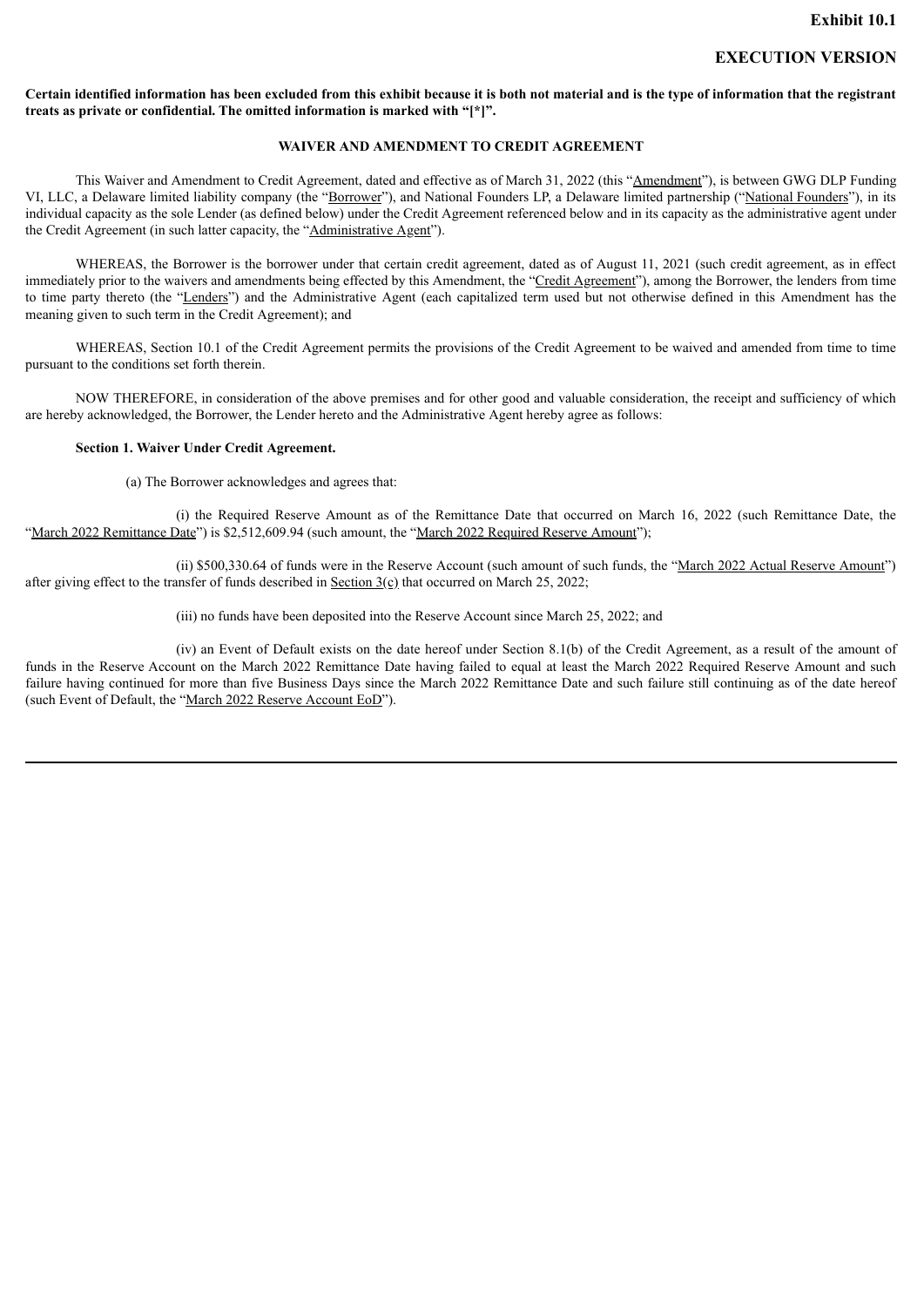(b) At the Borrower's request, the sole Lender hereby waives the March 2022 Reserve Account EoD during the Waiver Period (as defined below) and grants no other waiver hereby; provided, however, such waiver of the March 2022 Reserve Account EoD is subject to the condition that all of the representations and warranties made by the Borrower in Section 6 are true and correct in all respects on the date hereof. For purposes of clarification (i) if any representation or warranty made by the Borrower in Section 6 is untrue in any respect on the date hereof, the waiver described in the immediately preceding sentence shall be ineffective and void, and (ii) without limiting clause (i), the waiver described in the immediately preceding sentence shall cease to be effective automatically upon the Waiver Period ending.

(c) As used herein, the term "Waiver Period" means the period from the date hereof to the earlier to occur of:

(i) April 8, 2022 or such later date that the Administrative Agent (in its sole discretion) may designate in writing from time to

time; and

(ii) the occurrence of any Event of Default on or after the date hereof.

(d) The parties agree that the March 2022 Reserve Account EoD will be deemed to be cured upon the following sum equaling at least the difference of the March 2022 Required Reserve Amount minus the March 2022 Actual Reserve Amount (such difference, the "March 2022 Reserve Account Deficiency Amount"):

(i) the aggregate amount of funds, if any, that are deposited in the Collection Account during the period from the date hereof through the end of the Waiver Period; plus

(ii) the aggregate amount of funds, if any, that the Parent deposits in the Reserve Account, as a capital contribution to the Borrower, during the period from the date hereof through the end of the Waiver Period (it being understood that to the extent any such deposit of funds as a capital contribution is subsequently rescinded, the amount of funds so rescinded shall be deemed to have been never deposited in the Reserve Account for purposes of this clause (ii)).

(e) Without limiting any other right of the Administrative Agent under any Loan Document, the Administrative Agent shall be permitted to instruct the Securities Intermediary, from time to time during the Waiver Period, to transfer funds from the Collection Account to the Reserve Account in an aggregate amount not to exceed the difference of (i) the March 2022 Reserve Account Deficiency Amount minus (ii) the aggregate amount of funds that the Parent theretofore has deposited in the Reserve Account, as a capital contribution to the Borrower, since the date hereof (it being understood that to the extent any such deposit of funds is subsequently rescinded, the amount of funds so rescinded shall be deemed to have been never deposited in the Reserve Account for purposes of this clause (ii)).

### **Section 2. Additional Advance.**

(a) On the date hereof, the sole Lender shall make an additional loan to the Borrower in the principal amount of \$4,000,000.00, by (i) depositing immediately available funds in the amount of \$3,000,000.00 to the Borrower Account, with respect to which the Borrower has provided wire transfer instructions therefor to the Administrative Agent by email, and (ii) on behalf of the Borrower and at the Borrower's direction by its execution of this Amendment, paying the sole Lender the fee due and payable to it under Section 5. Upon such loan being made, it shall constitute a Loan for all purposes of the Loan Documents, and shall bear interest from the date hereof in accordance with Section 2.5 of the Credit Agreement, notwithstanding anything to the contrary set forth in any Loan Document.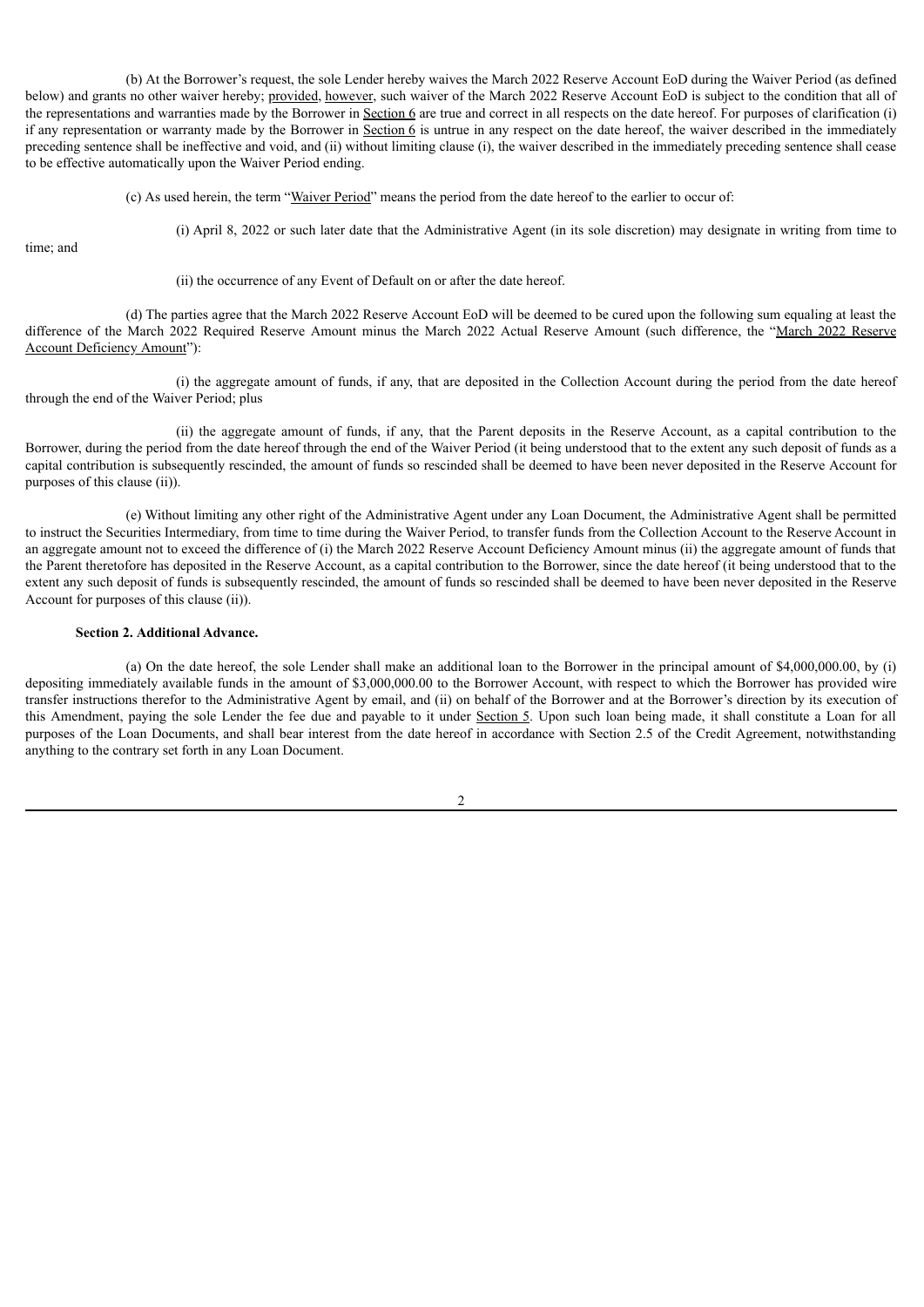(b) As authorized by the board of directors of the Borrower, and by the board of directors of the Parent, (i) the Borrower is making a \$3,000,000.00 distribution to its sole member, the Parent, on the date hereof and (ii) the Parent is making a \$3,000,000,00 distribution to its sole member. GWG Life, on the date hereof. The sole Lender hereby consents to each such distribution notwithstanding anything to the contrary set forth in any Loan Document. To implement such distributions, the Borrower shall transfer \$3,000,000.00 from the Borrower Account to an account of GWG Life promptly following the proceeds of the Loan described in  $Section 2(a)$  being deposited in the Borrower Account.</u>

#### **Section 3. Amendments to Credit Agreement.**

(a) Solely with respect to the March 2022 Remittance Date, clause (a) of the definition of Available Funds shall be deemed to read:

(b) Solely with respect to the Remittance Date occurring in April 2022, clause (a) of the definition of Available Funds shall be deemed to

"(a) all Collections received in respect of the Pool Policies during the period from February 1, 2022 through March 24, 2022;".

read:

"(a) all Collections received in respect of the Pool Policies during the period from March 25, 2022 through March 31, 2022;".

(c) The parties acknowledge and agree that, without modifying the term Remittance Date or Interest Payment Date in any respect, (i) the transfer of Available Funds contemplated to occur on the March 2022 Remittance Date pursuant to Section 2.4(b) of the Credit Agreement occurred on March 25, 2022 as if March 25, 2022 was March 16, 2022 and the amendments to the Credit Agreement described in Sections  $3(e)$  and (f) had been made prior to such transfer and (ii) any installment of interest on any Loan that was due and payable on the March 2022 Remittance Date instead shall have been due and payable on March 25, 2022 and no interest shall have accrued on such installment of interest from, and including, the March 2022 Remittance Date to, but excluding, March 25, 2022.

(d) Subject to Section  $3(p)$ , Section 1.1 of the Credit Agreement is hereby amended by adding the following defined terms thereto in the applicable alphabetical order:

"Acceleration Discounted Interest Amount" means, as of any date of determination, (i) if such date of determination is prior to the third anniversary of the Closing Date, an amount equal to the cumulative sum, with respect to each Remittance Date that would occur (without regard to any repayment of any Loan occurring, or otherwise required to occur, on or after such date of determination) from such date of determination to the third  $(3<sup>rd</sup>)$  anniversary of the Closing Date, of the amount of interest on the aggregate amount of the unpaid principal of all Loans outstanding on such date of determination (prior to any repayment of any such principal on such date of determination) that would have been payable on such Remittance Date had the unpaid principal amount of all outstanding Loans not become due and payable on such date of determination (assuming that the entirety of the aggregate amount of the unpaid principal of all Loans outstanding on such date of determination would be outstanding on such Remittance Date), discounted from such Remittance Date to such date of determination at the Discount Rate as of the second  $(2<sup>nd</sup>)$  Business Day prior to such date of determination, and (ii) if such date of determination is on or after the third anniversary of the Closing Date, zero Dollars. For purposes of clause (i) of the foregoing, interest shall be calculated based upon the Interest Rate as of the date of determination prior to giving effect to any repayment of any Loan occurring, or otherwise required to occur, on or after such date of determination, except to the extent that any such calculation involves the Interest Rate as of a day prior to such date of determination, in which case the Interest Rate as of such day shall be used in such calculation with respect to such day.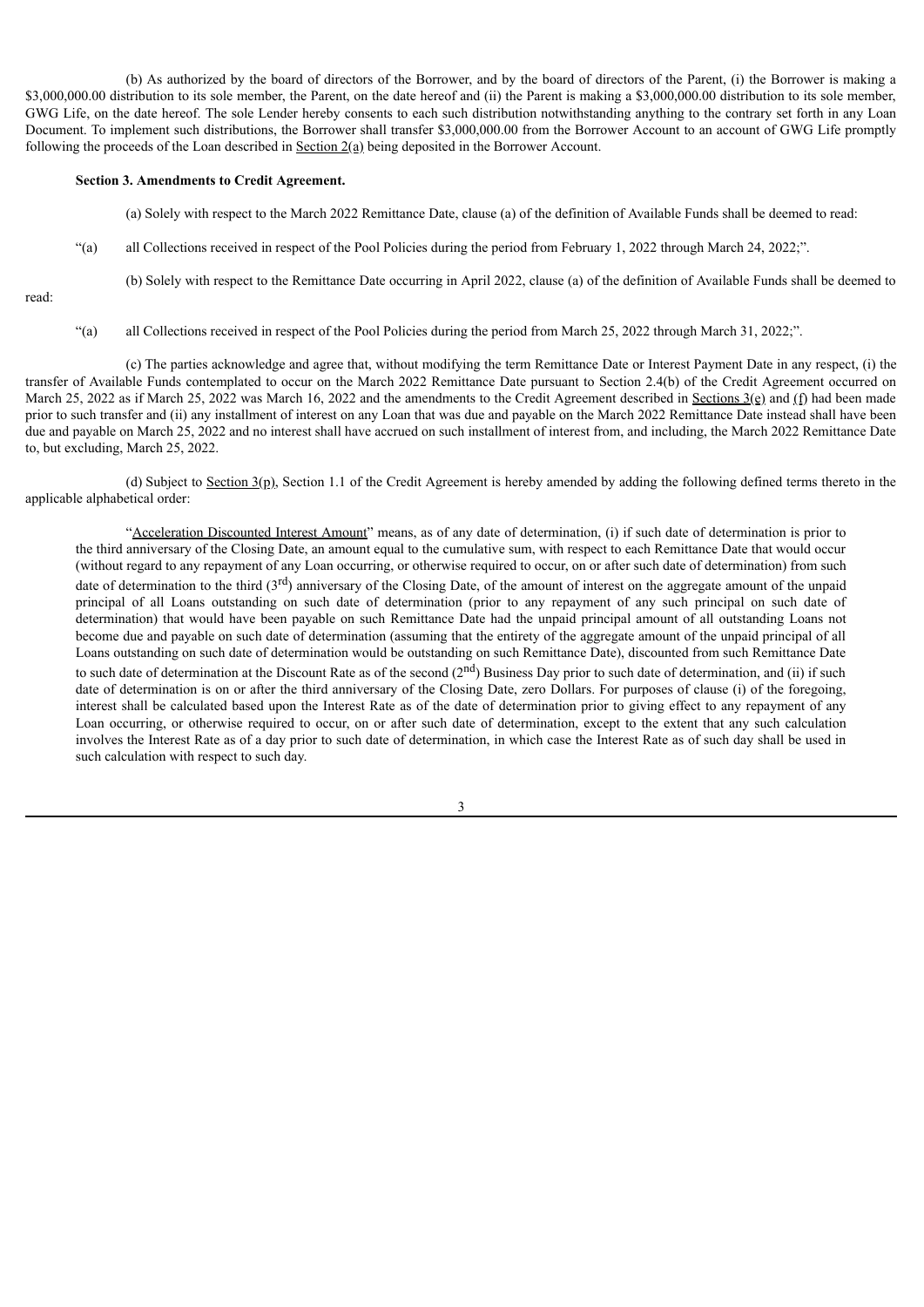"Acceleration Prepayment Percentage" means, as of any date of determination, (i) if such date of determination is prior to the fourth anniversary of the Closing Date, [\*]%, (ii) if such date of determination is on or after the fourth, but prior to the fifth, anniversary of the Closing Date, [\*]%, (iii) if such date of determination is on or after the fifth, but on or prior to the sixth, anniversary of the Closing Date, [\*]%, and (iv) if such anniversary is after the sixth anniversary of the Closing Date, [\*] percent.

"Acceleration Prepayment Premium Amount" means, as of any day, an amount equal to (i) if such day is prior to the third anniversary of the Closing Date, the sum of (a) the Acceleration Discounted Interest Amount as of such day and (b) the product of (1) the aggregate amount of the unpaid principal of all Loans outstanding on such day prior to any repayment thereof on such day and (2) the Acceleration Prepayment Percentage as of such day, and (ii) if such day is on or after the third anniversary of the Closing Date, the product of (a) the aggregate amount of the unpaid principal of all Loans outstanding on such day prior to any repayment thereof on such day and (b) the Acceleration Prepayment Percentage as of such day.

(e) Section 2.4(b)(i)(B) of the Credit Agreement is hereby amended by replacing the reference to "Section  $2.4(b)(i)(E)$  or (F)" therein with "Section 2.4(b)(i)(D) or  $(E)$ ".

(f) Sections 2.4(b)(i)(D) and (E) of the Credit Agreement are hereby amended and restated as follows:

"(D) *fourth*, to the Administrative Agent for the account of the Lenders, an amount equal to the accrued and unpaid interest on the one or more Loans then due and payable;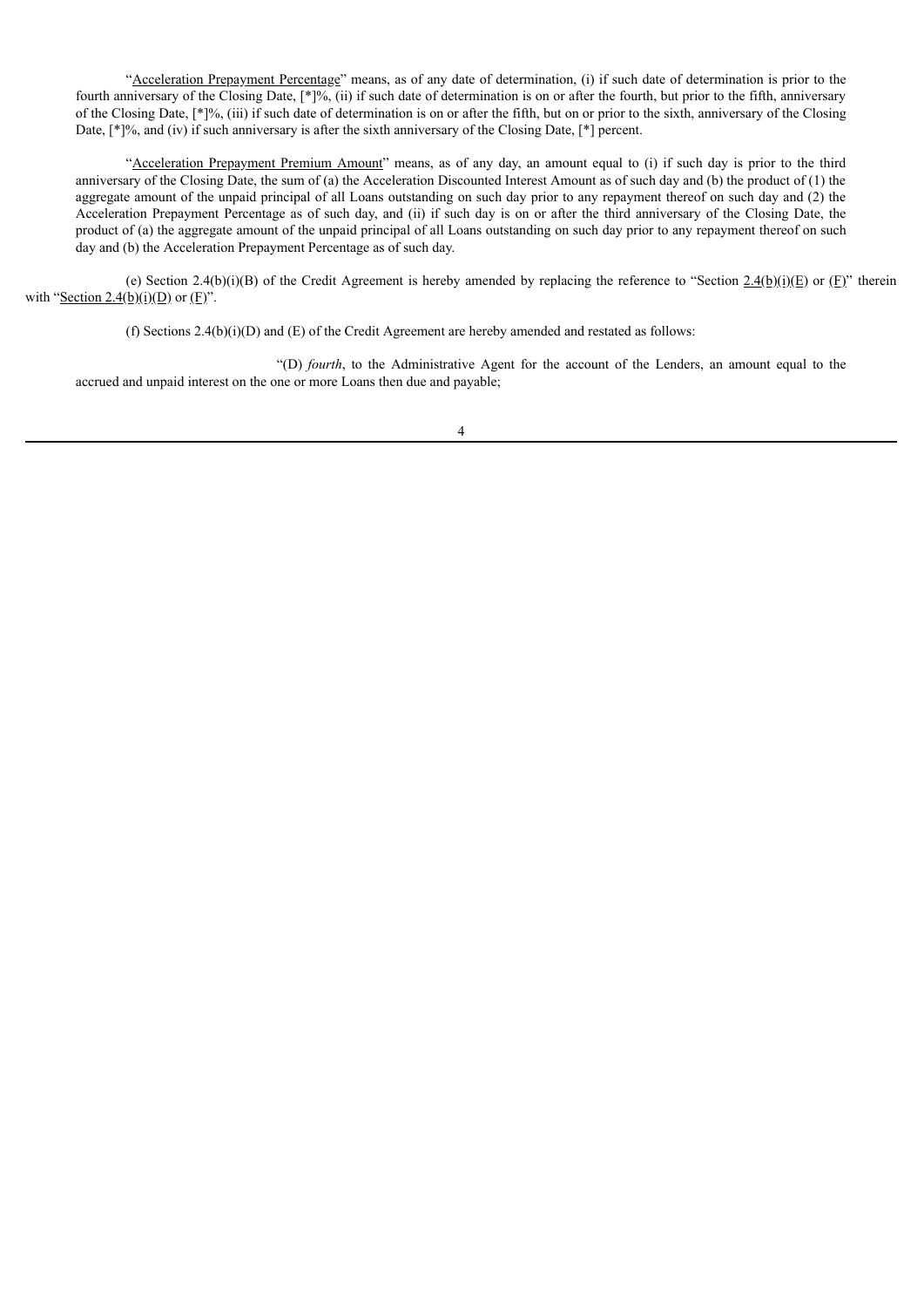(E) *fifth*, to the Reserve Account, the amount, if any, necessary to cause the amount on deposit therein to at least equal the Required Reserve Amount with respect to such Remittance Date;".

(g) Each of Sections 2.4(b)(ii)(B) and (C) of the Credit Agreement is hereby amended by replacing the reference to "Section 2.4(b)(ii)(F) or  $(\underline{G})$ " therein with "Section 2.4(b)(ii)(E) or  $(\underline{G})$ ".

(h) Sections 2.4(b)(ii)(E) and (F) of the Credit Agreement are hereby amended and restated as follows:

"(E) *fifth*, to the Administrative Agent for the account of the Lenders, an amount equal to the accrued and unpaid interest on the one or more Loans then due and payable;

(F) *sixth*, to the Reserve Account, the lesser of (1) the amount, if any, necessary to cause the amount on deposit therein to at least equal the Required Reserve Amount with respect to such Remittance Date and (2) the amount (which may be zero) designated by the Administrative Agent;".

(i) Subject to Section  $3(p)$ , the last sentence of Section 2.12(c) of the Credit Agreement is hereby amended and restated as follows:

"For the avoidance of doubt, but without limiting Section 8.4 in any respect, no Prepayment Premium shall be payable in connection with any payment of principal made with any such amount pursuant to such a section.".

(j) Section 8.3(c) of the Credit Agreement is hereby by amended by replacing the reference to "Section 8.3(d), (e), (h) or (i)" therein with "Section 8.3(d), (e), (h) or (j)".

(k) Each of Sections 8.3(d), (e) and (g) of the Credit Agreement is hereby amended by replacing the reference to "Section 8.3(h) or (i)" therein with "Section  $8.3(h)$  or (j)".

(l) Sections 8.3(i) and (j) of the Credit Agreement are hereby amended and restated as follows:

"(i) *ninth*, to the Reserve Account, the amount (which may be zero) determined by the Administrative Agent in its sole to be necessary or desirable (i) to preserve or protect the Collateral, or any portion thereof, (ii) to enhance the likelihood of, or maximize the amount of, repayment of the one or more Loans and other Obligations or (iii) to pay, or provide for the payment of, any Borrower Expense or any other amount chargeable to, or required to be paid by, the Borrower pursuant to the terms of any Loan Document (other than any Obligation described in Section  $8.3(i)$ ;

(j) *tenth*, to the Administrative Agent for the account of the Lenders, an amount equal to aggregate outstanding principal amount of the one or more Loans; and".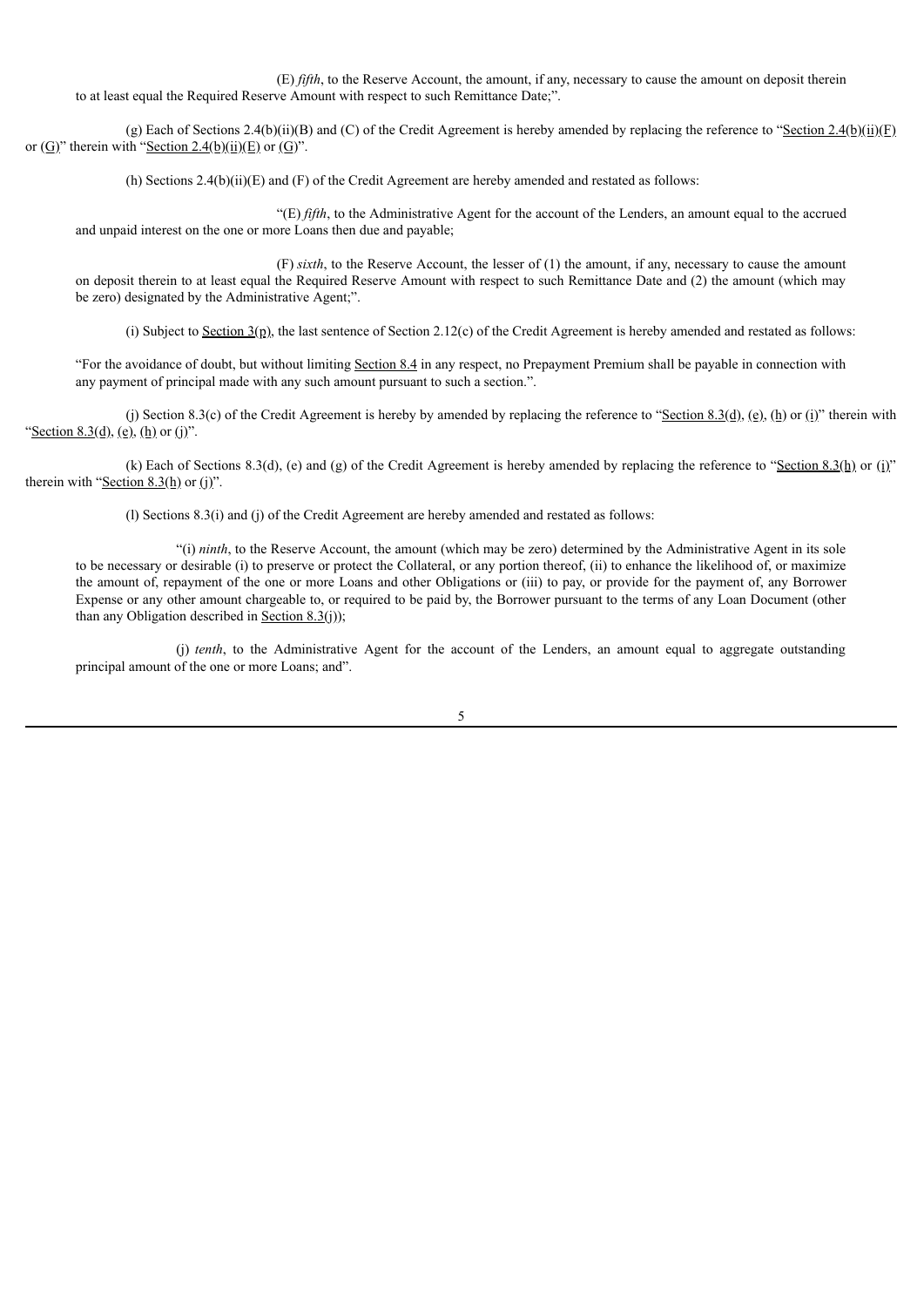(m) Section 8.3 of the Credit Agreement is hereby amended by adding the following as a new clause thereof immediately following Section 8.3(j) of the Credit Agreement:

"(k) *eleventh*, after all of the Obligations have been indefeasibly paid or otherwise satisfied in full, to the Borrower by deposit into the Borrower Account, or as otherwise required by Law, any such amount remaining.".

(n) Subject to Section  $3(p)$ , Article VIII of the Credit Agreement is hereby amended by adding the following as a new section thereof immediately following Section 8.3 of the Credit Agreement:

"Section 8.4 Acceleration Prepayment Premium Amount. Notwithstanding anything to the contrary set forth in this Agreement or any other Loan Document, including the last sentence of Section 2.12(c), if the unpaid principal amount of all outstanding Loans shall become due and payable pursuant to Section 8.2, whether by declaration or automatically, the Borrower shall pay to the Administrative Agent, for the account of each Lender based on its Applicable Percentage, on the day on which the unpaid principal amount of all outstanding Loans shall have become so due and payable, an amount equal to the Acceleration Prepayment Premium Amount as of such day.".

(o) The form of Remittance Report shall be amended to reflect the applicable amendments to the Credit Agreement effected by the foregoing provisions of this Section 3.

(p) Without limiting any other provision of this Amendment:

(i) none of the amendments to the Credit Agreement described in Sections  $3(d)$ , (i) and (n) shall be effective unless and until National Founders or an Affiliate thereof makes an initial loan to either or both of GWG Holdings and GWG Life of \$10,000,000.00 (or such lesser amount elected by GWG Holdings or GWG Life) under a debtor-in-possession credit agreement with one or both of GWG Holdings and GWG Life (the "NF DIP Facility"); and

(ii) if, subsequent to the amendments to the Credit Agreement described in Sections  $3(d)$ , (i) and (n) becoming effective pursuant to Section  $3(p)(i)$ , a final order of the bankruptcy court approving the NF DIP Facility is not entered due to an inability or unwillingness of National Founders or an Affiliate thereof to perform under the NF DIP Facility, the amendments to the Credit Agreement described in Sections 3(d), (i) and (n) shall cease to be effective automatically and any Acceleration Prepayment Premium Amount otherwise due and payable pursuant to Section 8.4 of the Credit Agreement (after giving effect to Section 3(n), if such section was effective) shall not be due and payable.

**Section 4. Certain Acknowledgments and Agreements.** The Borrower expressly acknowledges and agrees that, without limiting any other right of the Administrative Agent or any Lender under any Loan Document, the Administrative Agent shall be permitted to make one or more Protective Advances pursuant to Section 2.13 of the Credit Agreement during the Waiver Period to the same extent that the Administrative Agent would be permitted to do so if the waiver described in Section 1 had not been granted.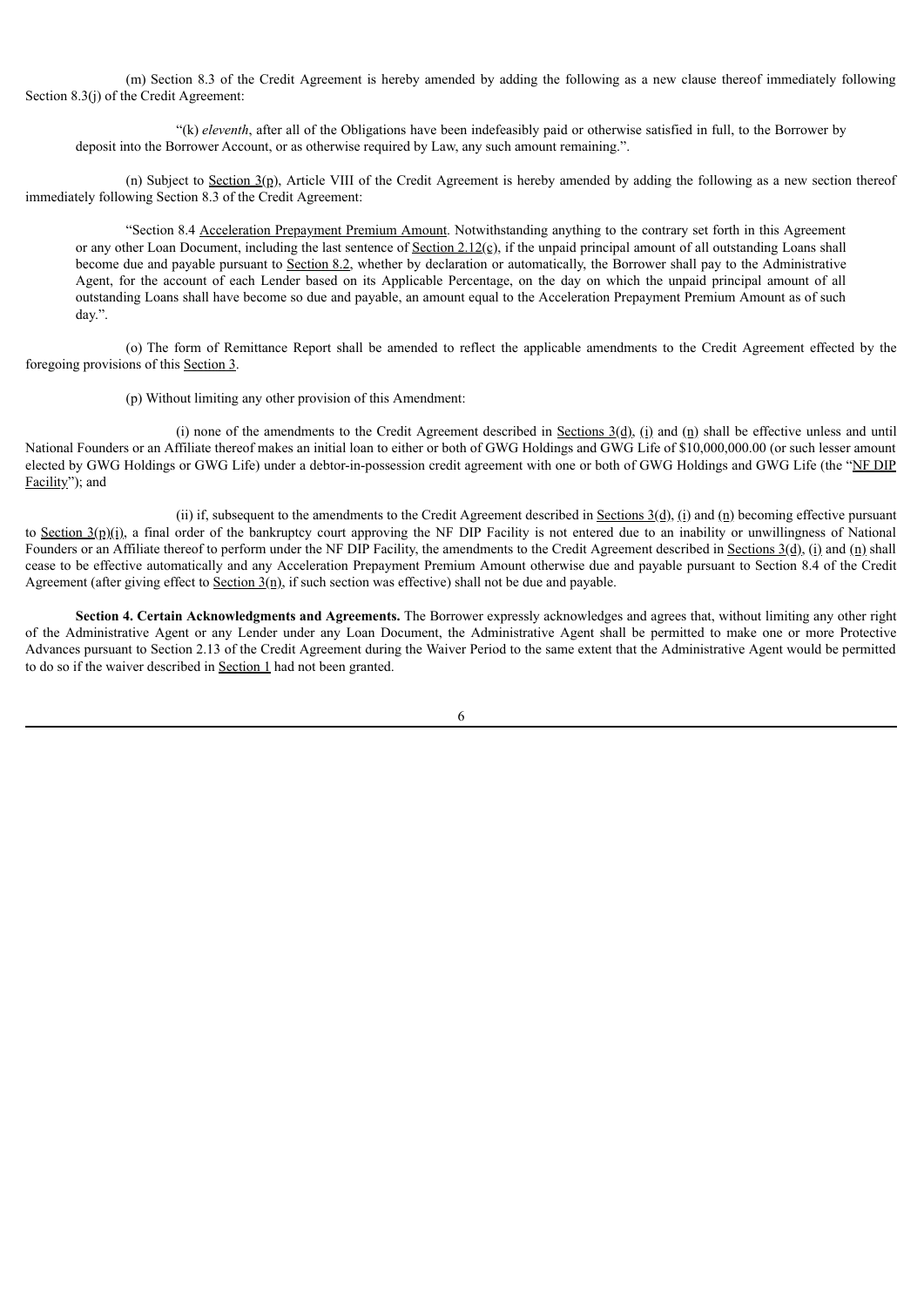**Section 5. Amendment Fee.** Simultaneously with this Amendment becoming effective, the Borrower shall pay to the Administrative Agent, for the account of National Founders as the sole Lender on the date hereof, an amendment fee of \$1,000,000.00 in immediately available funds. Such fee shall be so paid, on the date hereof (automatically upon this Amendment becoming effective), in accordance with Section 2(a). No portion of such fee shall be refundable under any circumstance or shall be subject to any reduction by way of setoff, counterclaim or otherwise.

**Section 6. Certain Representations and Warranties of the Borrower.** On and as of the date hereof, the Borrower hereby represents and warrants to the Administrative Agent and each Lender as follows:

(a) The representations and warranties set forth in the following sections of the Credit Agreement are true and correct on and as of the date hereof: 5.1 through 5.6; 5.8 through 5.14; 5.16; 5.18 (other than clause (c) thereof); and 5.19 through 5.29.

(b) No Loan Party has any Contractual Obligations other than pursuant to the Loan Documents to which it is party. No Default or Event of Default has occurred and is continuing, other than the March 2022 Reserve Account EoD.

(c) The true and correct U.S. taxpayer identification numbers of the Loan Parties are set forth on Schedule 5.15 of the Credit Agreement. Each Loan Party's exact legal name on the date hereof and any prior legal names, and each Loan Party's jurisdiction of organization, organizational identification number and registered office since such Loan Party's date of organization, are, in each case, as set forth on Schedule 5.15 of the Credit Agreement. Except as set forth on Schedule 5.15 of the Credit Agreement, no Loan Party has changed its name nor does it have any trade names, fictitious names, assumed names or "doing business" names.

(d) Each Pool Policy is an Eligible Policy. Each Pool Policy included in the calculation of the Borrowing Base in any Remittance Report or Borrowing Base Certificate delivered prior to the date hereof was an Eligible Policy as of the date of calculation of the Borrowing Base set forth in such Remittance Report or Borrowing Base Certificate, as the case may be.

(e) The data set forth in the Data Tape that the Borrower delivered in connection with the Monthly Period Determination Date that occurred in March 2022 was true and correct in all material respects as of the date of such Data Tape.

(f) No Beal LSA Default/Event of Default or L Bond Default/Event of Default (each as defined in the waiver, dated February 24, 2022, among the Borrower, National Founders, in its individual capacity as the sole Lender, and the Administrative Agent) has occurred and is continuing as of the date hereof, other than an L Bond Default/Event of Default existing on the date hereof solely due to there having been a failure to pay an installment of principal and interest under the L Bond Indenture (as defined in such February 24, 2022 waiver) when due.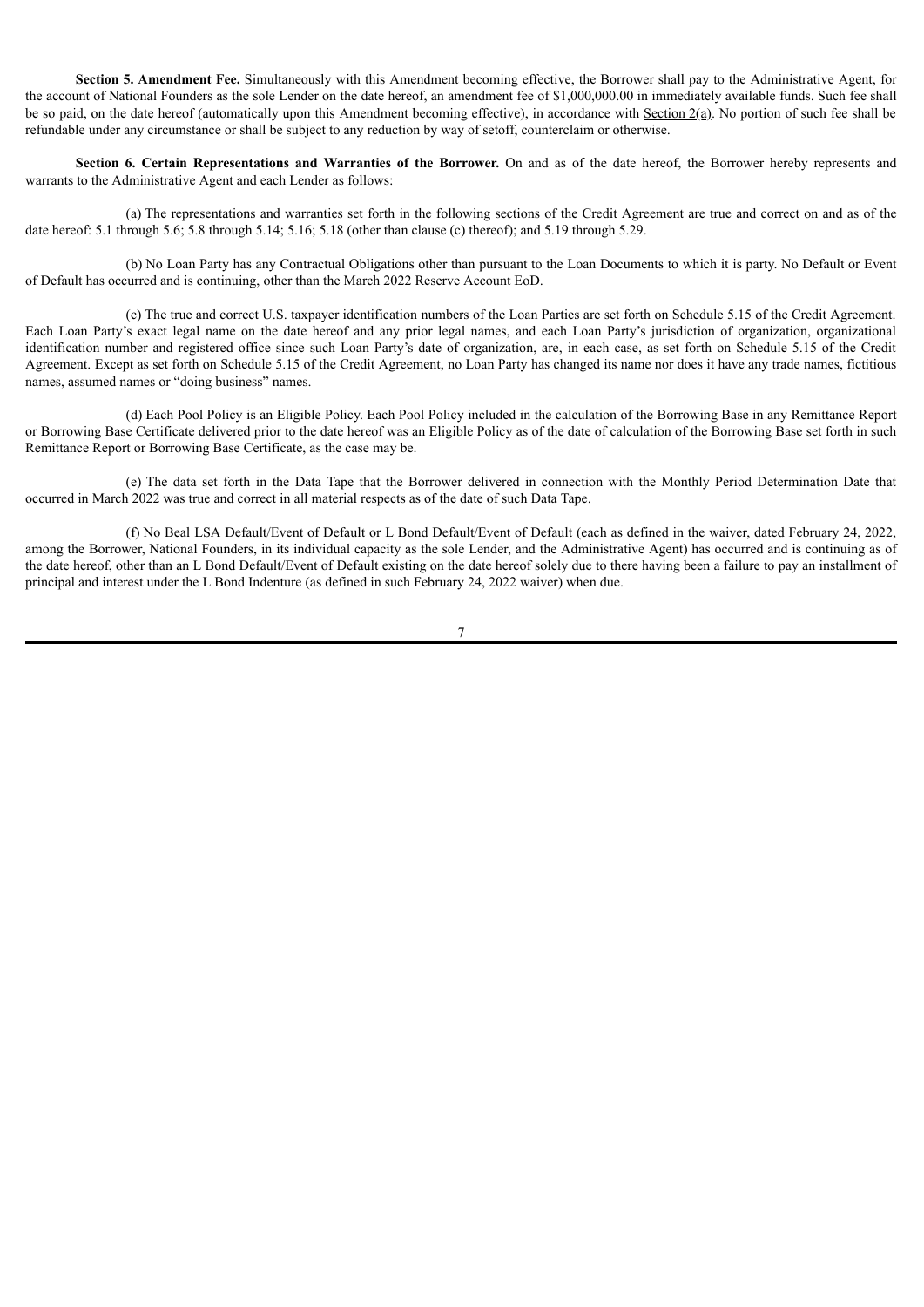## **Section 7. Release.**

(a) The Borrower, on its own behalf and on behalf of each subsidiary of the Borrower, each manager, director, officer and employee of the Borrower or any such subsidiary, each predecessor, successor, assign, heir, executor, administrator, agent and other legal representative of the Borrower or any such other Person and any Person claiming by or through any or all of the foregoing (collectively, the "Borrower Releasors"):

(i) acknowledges and confirms that it does not have any ground to challenge, and agrees not to challenge or otherwise allege or pursue any matter, cause or claim that challenges, in any case based upon any act or omission of any Indemnitee occurring prior to the date hereof or any fact otherwise known to it as of the date hereof, the effectiveness, the genuineness, validity, collectability or enforceability of or under any Loan Document; and

(ii) unconditionally and forever waives, remises, releases, discharges and holds harmless each Indemnitee, each Affiliate of any Indemnitee, each member, stockholder, manager, director, officer, employee, attorney, agent or representative of any Indemnitee or any such Affiliate, each predecessor, successor, assign, heir, executor, administrator, agent and other legal representative of any Indemnitee, any such Affiliate or any such other Person and any Person claiming by or through any or all of the foregoing (collectively, the "Released Persons"), from and against, and agrees not to allege or pursue any or all of, any action, cause of action, suit, debt, liability, loss, expense, claim, counterclaim, cross-claim, demand, defense, offset, opposition, demand and other right of action whatsoever, whether now known or unknown, past or present, asserted or unasserted, contingent or liquidated, whether in law, equity or otherwise, which any of any Borrower Releasor ever had, now has, may have, or claim to have against any of the Released Persons, by reason of any matter, cause or thing whatsoever, with respect to any event or omission occurring or arising on or prior to the date hereof and relating to any or all of the Loan Documents, any transaction relating thereto or any action or omission in connection therewith (collectively, the "Claims").

(b) The foregoing release shall be construed in the broadest sense possible.

(c) The Borrower, on its own behalf and on behalf of each other Borrower Releasor, represents and warrants, hereby absolutely, unconditionally and irrevocably agrees never to commence, prosecute, cause to be commenced or prosecuted, voluntarily aid in any way or foment any suit, action or other proceeding (at law, in equity, in any regulatory proceeding or otherwise), or otherwise seek any recovery, or to attack the amount, validity or priority of any payment or performance obligation (including any right to any security therefor), contingent or otherwise, under any of the Loan Documents, against any Released Person based on any of the Claims being released hereby.

(d) The Borrower, on its own behalf and on behalf of each other Borrower Releasor, hereby specifically represents, warrants, acknowledges and agrees that (i) none of the provisions of this Section 7 shall be constructed as or constitute an admission of any liability on the part of any Released Person and (ii) the provisions of this Section 7 shall constitute an absolute bar to any Claim of any kind, whether any such Claim is based on contract, tort, warranty, mistake or any other theory, whether legal, statutory, equitable or other.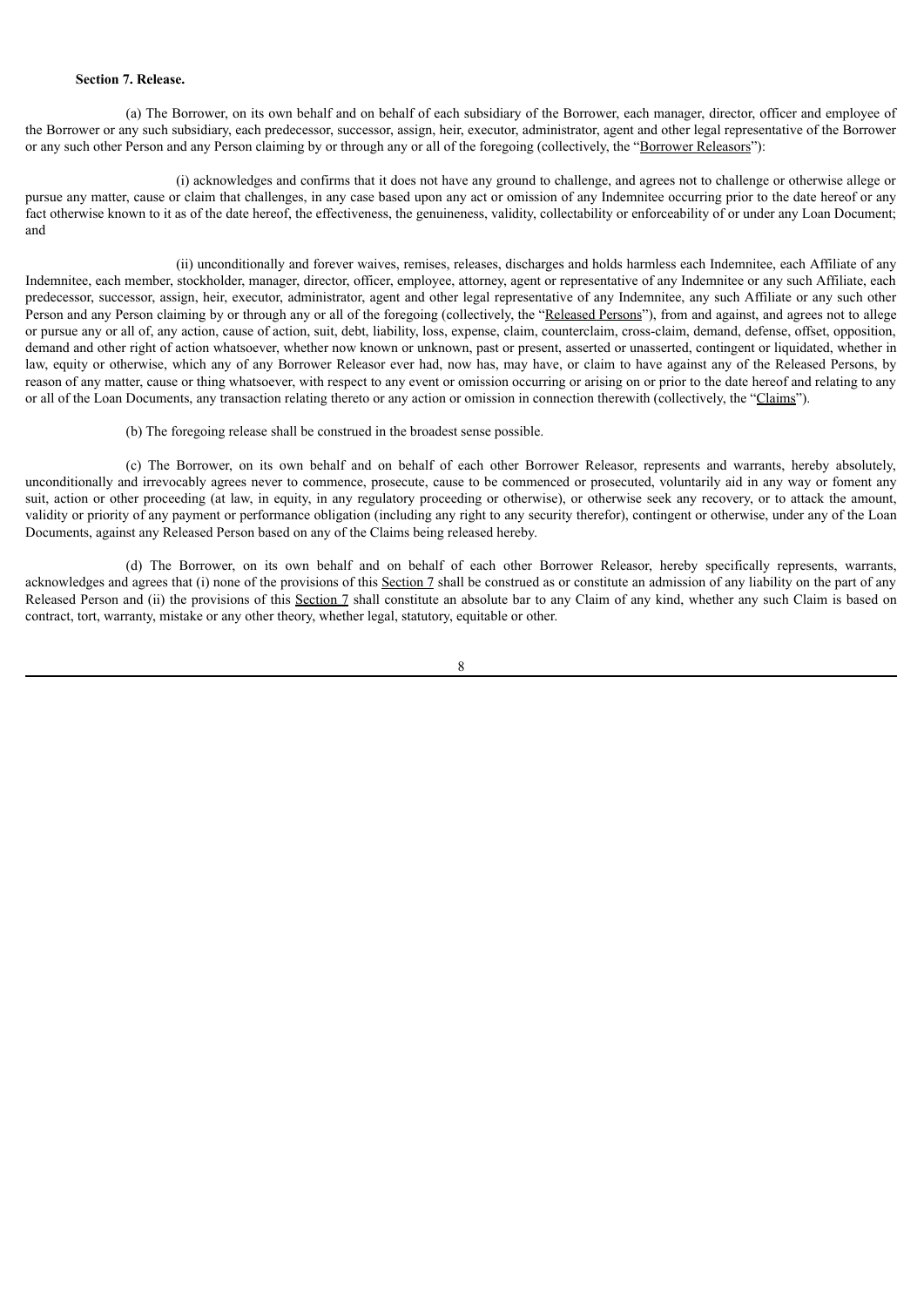#### **Section 8. Miscellaneous.**

(a) Nothing contained herein shall, by implication or otherwise, be deemed to constitute a waiver or amendment of, or a consent to the departure from, any term, provision or condition of the Credit Agreement or any other Loan Document, except as expressly set forth in Section 1, 2, 3 or 4(a), or limit, impair or prejudice any right, power or remedy that any party to, or third party beneficiary of, a Loan Document may now or in the future have under such Loan Document or otherwise under any Law or at equity, which shall remain in full force and effect, and the Administrative Agent and each Lender hereby reserve all such rights and remedies. The execution, delivery and effectiveness of this Amendment shall not operate as a waiver of any right, power or remedy of the Administrative Agent or any Lender under any of the Loan Documents, nor constitute a waiver or amendment of any provision of any of the Loan Documents, for any purpose, except as expressly set forth in Section 1, 2, 3 or 4(a). This Amendment does not constitute a waiver of any now or hereafter existing Default or Event of Default (including any Default or Event of Default that may exist from a circumstance described in National Founders' December 1, 2021 letter to the Borrower), except as expressly set forth in Section 1 with respect to the March 2022 Reserve Account EoD, or any right, power, privilege, remedy, recourse or defense available to any Lender or the Administrative Agent now or in the future under any Loan Document (including under Section 8.2 of the Credit Agreement), or under any Law or in equity, with respect to any such Default or Event of Default.

(b) The waiver by any party of a breach of any provision of any Loan Document, or otherwise of any Default or Event of Default, shall not operate or be construed as a waiver of any subsequent or other breach, Default or Event of Default, whether or not similar, and no such waiver shall operate or be construed as a continuing waiver unless so provided. No delay on the part of any party in exercising any right, power, privilege, remedy, recourse or defense under any Loan Document (including under Section 8.2 of the Credit Agreement), or under any Law or in equity, shall operate as a waiver thereof, and no single or partial exercise of any such right, power, privilege, remedy, recourse or defense shall preclude any other or further exercise thereof or the exercise of any other right, power, privilege, remedy, recourse or defense under any Loan Document or under any Law or in equity. All rights, powers, privileges, remedies, recourse or defenses existing under the Loan Documents, or any single Loan Document, or at law or in equity, are cumulative to, and not exclusive of, any right, power, privilege, remedy, recourse or defense otherwise available.

### (c) This Amendment is a Loan Document.

(d) This Amendment and any claims, controversy, dispute or cause of action (whether in contract or tort or otherwise) based upon, arising out of or relating to this Amendment shall be governed by, and construed in accordance with, the law of the State of New York.

(e) This Amendment may be executed in counterparts (and by different parties hereto in different counterparts), each of which shall constitute an original, but all of which when taken together shall constitute a single contract. This Amendment constitutes the entire contract among the parties relating to the subject matter hereof and supersedes any and all previous agreements and understandings, oral or written, relating to the subject matter hereof. Upon each of the Borrower, National Founders and the Administrative Agent delivering an executed counterpart of this Amendment to each such other party, this Amendment shall become effective with deemed effect as of 12:00 a.m., EDT, on the date hereof. Delivery of an executed counterpart of a signature page of this Amendment by facsimile or other electronic imaging means (e.g. "pdf" or "tiff") shall be effective as delivery of a manually executed counterpart of this Amendment.

 $\overline{Q}$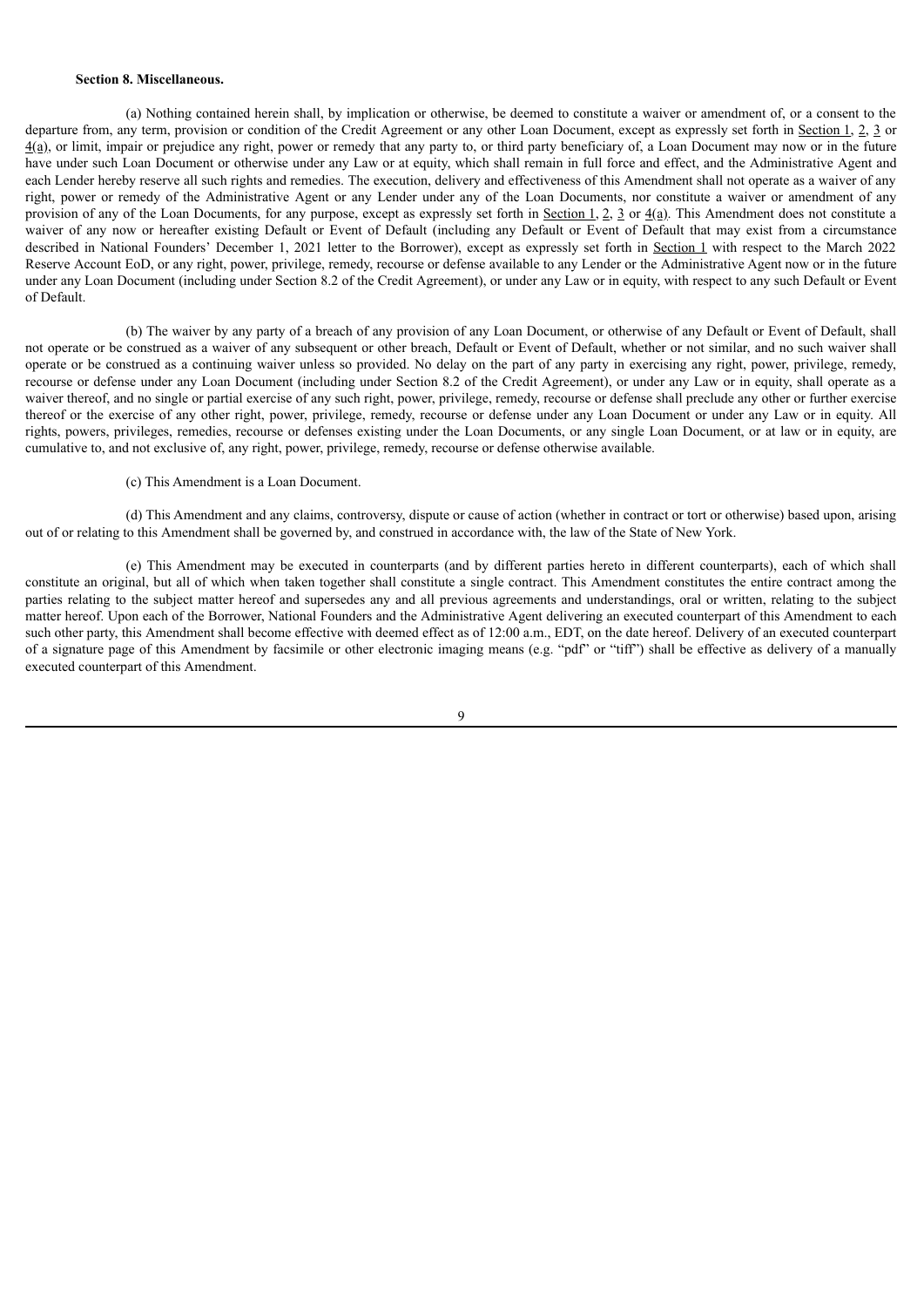(f) If any provision of this Amendment is held to be illegal, invalid or unenforceable, (i) the legality, validity and enforceability of the remaining provisions of this Amendment shall not be affected or impaired thereby and (ii) the parties shall endeavor in good faith negotiations to replace the illegal, invalid or unenforceable provisions with valid provisions the economic effect of which comes as close as possible to that of the illegal, invalid or unenforceable provisions. The invalidity of a provision in a particular jurisdiction shall not invalidate or render unenforceable such provision in any other jurisdiction.

(g) For all purposes of this Amendment, except as otherwise expressly provided for in this Amendment or unless the context of this Amendment otherwise requires: (i) whenever the words "include," "includes" or "including" are used in this Amendment they shall be deemed to be followed by the words "without limitation"; (ii) the words "hereof," "herein" and "hereunder" and words of similar import when used in this Amendment shall refer to this Amendment as a whole and not to any particular provision of this Amendment, and article, section, schedule and exhibit references shall refer to this Amendment unless otherwise specified; (iii) the meanings given to terms defined herein shall be equally applicable to both singular and plural forms of such terms; (iv) words herein of any gender are deemed to include the other gender and the neuter, and vice-versa; (v) a reference herein to any party to this Amendment or any other agreement or document shall be deemed to refer to any Person that becomes (or became, if applicable) a successor or permitted assign of such party, upon the occurrence thereof; (vi) a reference herein to any agreement or other document shall be to such agreement or other document (together with the schedules, exhibits and other attachments thereto) as it may have been or may hereafter be amended, modified, supplemented, waived or restated from time to time in accordance with its terms and the terms hereof (if applicable thereto); (vii) a reference herein to any treaty or other legislation or to any provision of any treaty or other legislation shall include any modification or re-enactment thereof, any legislative provision substituted therefor and all regulations and rules issued thereunder or pursuant thereto, in each case whether prior to, on or after the date hereof; (viii) all references herein to "\$," "funds" and "dollars" refer to United States currency; and (ix) the word "will" shall be construed to have the same meaning and effect as the word "shall".

### [REMAINDER OF PAGE INTENTIONALLY LEFT BLANK]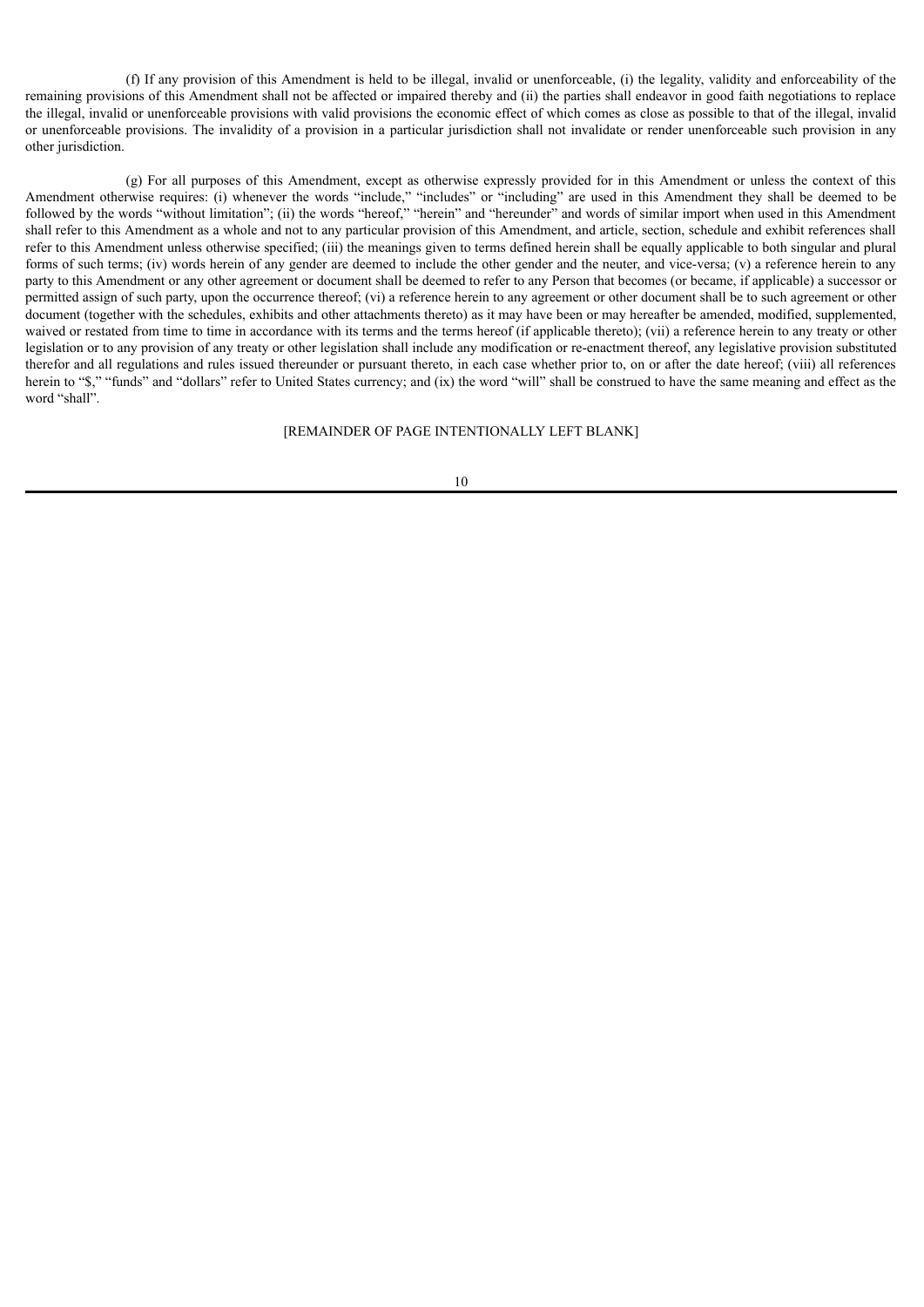IN WITNESS WHEREOF, this Amendment has been duly executed and delivered as of the date first above written.

# GWG DLP FUNDING VI, LLC

By:

Name: Title:

NATIONAL FOUNDERS LP, as the Administrative Agent

By:

Name: Title:

NATIONAL FOUNDERS LP, as a Lender

By:

Name: Title:

[Waiver and Amendment]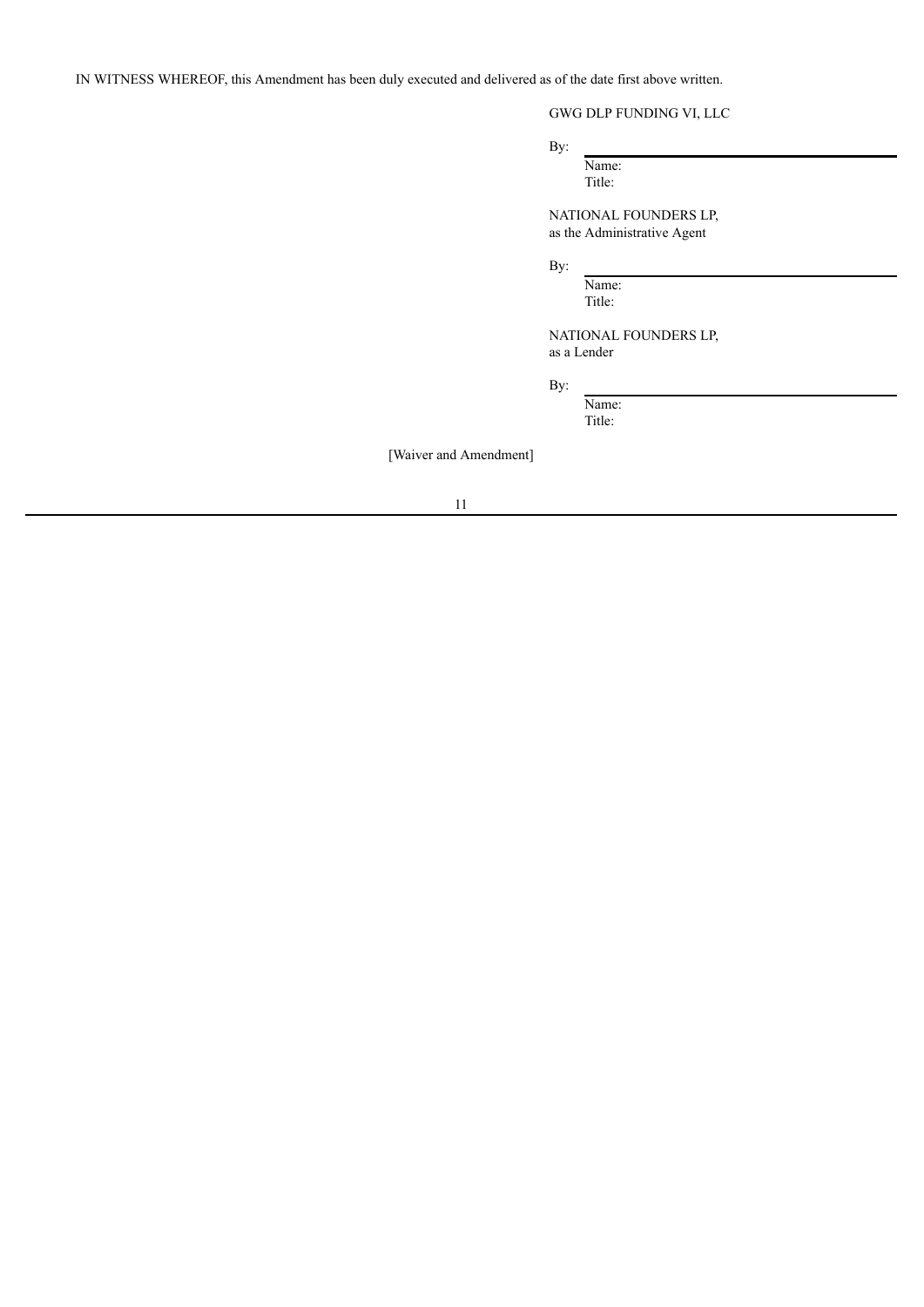## ACKNOWLEDGMENT AND RELEASE

The Parent acknowledges the foregoing and agrees to effect the distribution described in clause (ii) of the first sentence of Section 2(b) above and furthermore agrees that the foregoing does not in any respect amend, modify, reduce, release or discharge (i) any of the Parent's obligations under the Parent Security Agreement or any other Loan Document to which the Parent is a party or (ii) any Lien or other security interest that the Parent has granted, or hereafter grants, under the Parent Security Agreement. The Parent furthermore acknowledges and agrees that the terms and provisions of the Limited Guarantee and the other Loan Documents, as amended by this Amendment in the case of the Credit Agreement, are and shall remain in full force and effect and shall continue to constitute the legal, valid, binding and enforceable obligations of each Loan Party party thereto.

The Parent, on its own behalf and on behalf of each subsidiary of the Parent, each manager, director, officer and employee of the Parent or any such subsidiary, each predecessor, successor, assign, heir, executor, administrator, agent and other legal representative of the Parent or any such other Person and any Person claiming by or through any or all of the foregoing (collectively, the "Parent Releasors"):

(i) acknowledges and confirms that it does not have any ground to challenge, and agrees not to challenge or otherwise allege or pursue any matter, cause or claim that challenges, in any case based upon any act or omission of any Indemnitee occurring prior to the date hereof or any fact otherwise known to it as of the date hereof, the effectiveness, the genuineness, validity, collectability or enforceability of or under any Loan Document; and

(ii) unconditionally and forever waives, remises, releases, discharges and holds harmless each Released Person, from and against, and agrees not to allege or pursue any or all of, any Claim.

The foregoing release shall be construed in the broadest sense possible.

The Parent, on its own behalf and on behalf of each other Parent Releasor, represents and warrants, hereby absolutely, unconditionally and irrevocably agrees never to commence, prosecute, cause to be commenced or prosecuted, voluntarily aid in any way or foment any suit, action or other proceeding (at law, in equity, in any regulatory proceeding or otherwise), or otherwise seek any recovery, or to attack the amount, validity or priority of any payment or performance obligation (including any right to any security therefor), contingent or otherwise, under any of the Loan Documents, against any Released Person based on any of the Claims being released hereby.

The Parent, on its own behalf and on behalf of each other Parent Releasor, hereby specifically represents, warrants, acknowledges and agrees that (i) none of the provisions of the foregoing general release shall be construed as or constitute an admission of any liability on the part of any Released Person and (ii) the provisions of the foregoing general release shall constitute an absolute bar to any Claim of any kind, whether any such Claim is based on contract, tort, warranty, mistake or any other theory, whether legal, statutory, equitable or other.

## [REMAINDER OF PAGE INTENTIONALLY LEFT BLANK]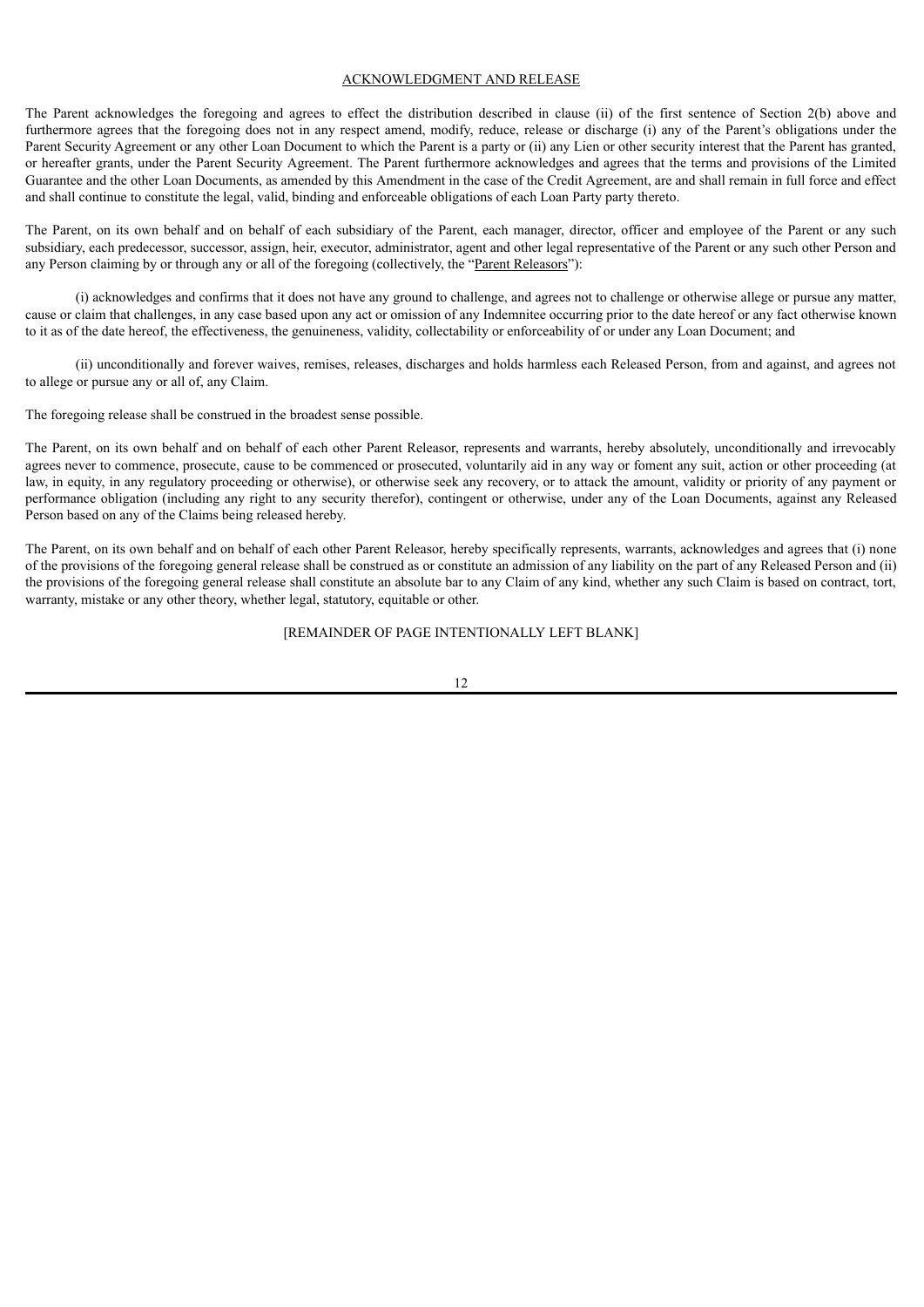# GWG DLP FUNDING HOLDINGS VI, LLC

By:

Name: Title: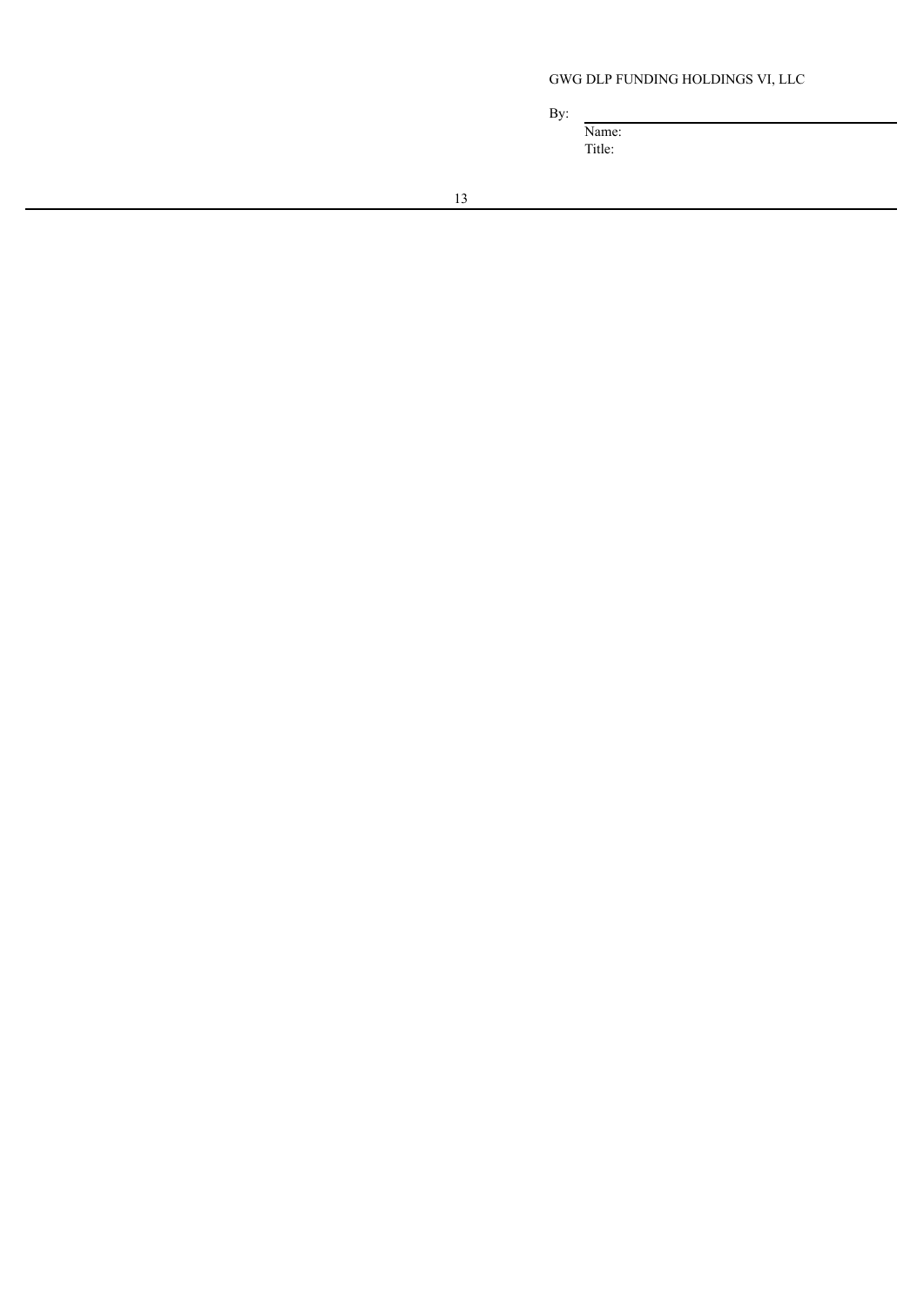### ACKNOWLEDGMENT AND RELEASE

GWG Holdings acknowledges the foregoing and agrees that it and/or GWG Life will apply the proceeds of the distribution described in clause (ii) of the first sentence of Section 2(b) above in accordance with the use of proceeds schedule provided by GWG Holdings to National Founders on March 30, 2022 (it being understood that the amount therein designated as "GWG" may be used by GWG Holdings for general corporate purposes, including for payment to any one or more of the Persons listed separately on such schedule) and furthermore agrees that the foregoing does not in any respect amend, modify, reduce, release or discharge any of GWG Holdings' obligations under the Limited Guarantee or any other Loan Document to which GWG Holdings is a party. GWG Holdings furthermore acknowledges and agrees that the terms and provisions of the Limited Guarantee and the other Loan Documents, as amended by this Amendment in the case of the Credit Agreement, are and shall remain in full force and effect and are hereby ratified and confirmed and shall continue to constitute the legal, valid, binding and enforceable obligations of each Loan Party party thereto.

GWG Holdings, on its own behalf and on behalf of each Affiliate of GWG Holdings other than the Parent or any subsidiary of the Parent (including the Borrower or any subsidiary of the Borrower), each manager, director, officer and employee of GWG Holdings or any such Affiliate, each predecessor, successor, assign, heir, executor, administrator, agent and other legal representative of GWG Holdings or any such other Person and any Person claiming by or through any or all of the foregoing (collectively, the "GWG Holdings Releasors"):

(i) acknowledges and confirms that it does not have any ground to challenge, and agrees not to challenge or otherwise allege or pursue any matter, cause or claim that challenges, in any case based upon any act or omission of any Indemnitee occurring prior to the date hereof or any fact otherwise known to it as of the date hereof, the effectiveness, the genuineness, validity, collectability or enforceability of or under any Loan Document; and

(ii) unconditionally and forever waives, remises, releases, discharges and holds harmless each Released Person, from and against, and agrees not to allege or pursue any or all of, any Claim.

The foregoing release shall be construed in the broadest sense possible.

GWG Holdings, on its own behalf and on behalf of each other GWG Holdings Releasor, represents and warrants, hereby absolutely, unconditionally and irrevocably agrees never to commence, prosecute, cause to be commenced or prosecuted, voluntarily aid in any way or foment any suit, action or other proceeding (at law, in equity, in any regulatory proceeding or otherwise), or otherwise seek any recovery, or to attack the amount, validity or priority of any payment or performance obligation (including any right to any security therefor), contingent or otherwise, under any of the Loan Documents, against any Released Person based on any of the Claims being released hereby.

GWG Holdings, on its own behalf and on behalf of each other GWG Holdings Releasor, hereby specifically represents, warrants, acknowledges and agrees that (i) none of the provisions of the foregoing general release shall be construed as or constitute an admission of any liability on the part of any Released Person and (ii) the provisions of the foregoing general release shall constitute an absolute bar to any Claim of any kind, whether any such Claim is based on contract, tort, warranty, mistake or any other theory, whether legal, statutory, equitable or other.

[REMAINDER OF PAGE INTENTIONALLY LEFT BLANK]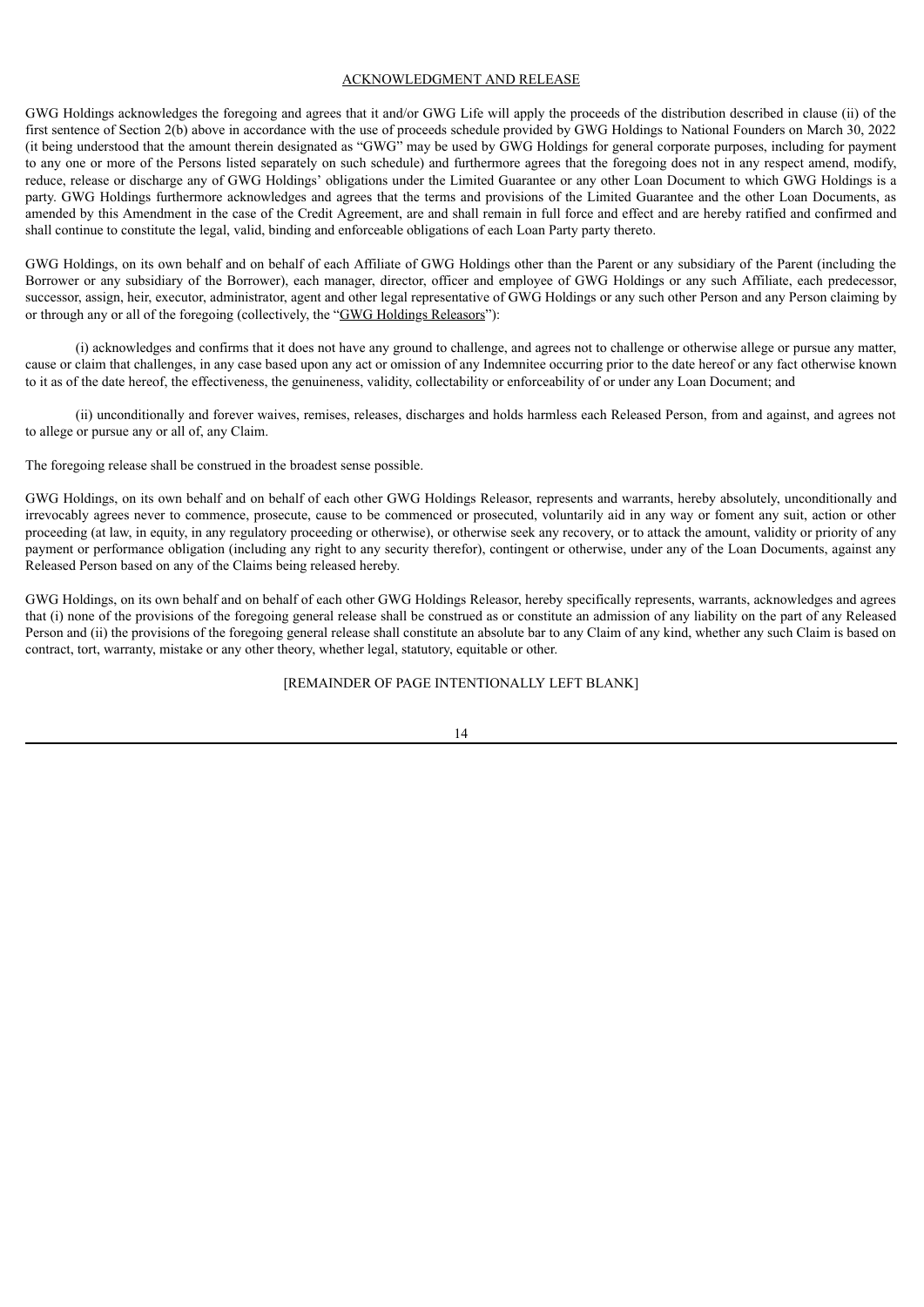GWG HOLDINGS, INC.

By:

Name: Title: